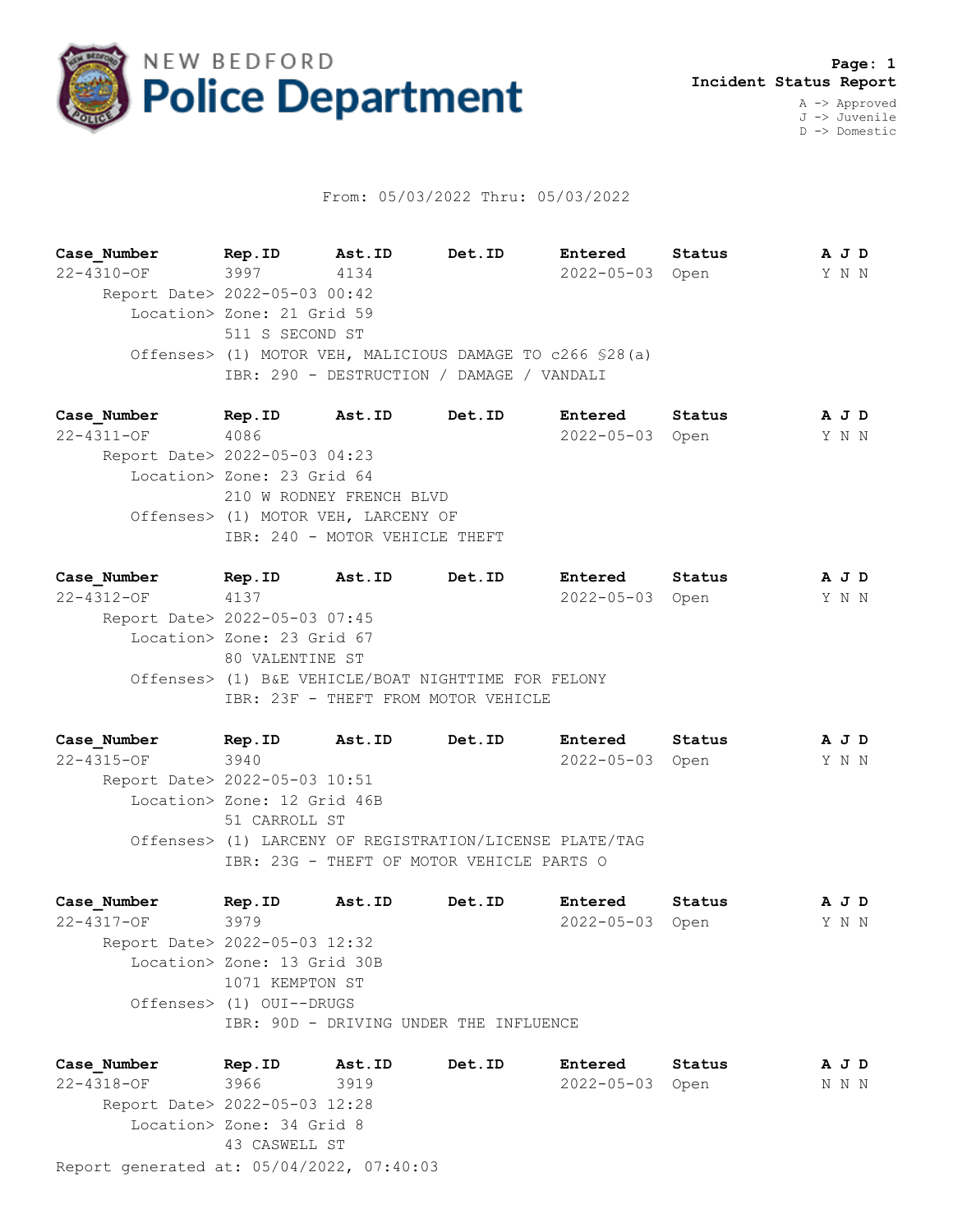

J -> Juvenile D -> Domestic

 Offenses> (1) FINANCIAL EXPLOITATION OF ELDER IBR: 90Z - ALL OTHER OFFENSES

**Case\_Number Rep.ID Ast.ID Det.ID Entered Status A J D** 22-4322-OF 3966 2022-05-03 Open Y N N Report Date> 2022-05-03 13:22 Location> Zone: 36 Grid 6 193 AMANDA AVE Offenses> (1) MOTOR VEH, LARCENY OF IBR: 240 - MOTOR VEHICLE THEFT

**Case\_Number Rep.ID Ast.ID Det.ID Entered Status A J D** 22-4327-OF 4029 2022-05-03 Open Y N N Report Date> 2022-05-03 15:30 Location> Zone: 32 Grid 26A 251 STATE ST Offenses> (1) UNLICENSED OPERATION OF MV IBR: 99 - TRAFFIC, TOWN BY-LAW OFFENSES

**Case\_Number Rep.ID Ast.ID Det.ID Entered Status A J D** 22-4329-OF 5577 2022-05-03 Open N N N Report Date> 2022-05-03 15:38 Location> Zone: 13 Grid 33 169 CAMPBELL ST Offenses> (1) DOG, FAIL MUZZLE/RESTRAIN IBR: 90Z - ALL OTHER OFFENSES

**Case\_Number Rep.ID Ast.ID Det.ID Entered Status A J D** 22-4330-OF 4053 2022-05-03 Open Y N N Report Date> 2022-05-03 15:47 Location> Zone: 22 Grid 56 48 OAK ST Offenses> (1) LARCENY OVER \$1200 BY SINGLE SCHEME c266 §30(1) IBR: 23H - ALL OTHER LARCENY

**Case\_Number Rep.ID Ast.ID Det.ID Entered Status A J D** 22-4337-OF 3957 2022-05-03 Open Y N N Report Date> 2022-05-03 18:14 Location> Zone: 36 Grid 3 36 HERITAGE DR Offenses> (1) THREAT TO COMMIT CRIME IBR: 13C - INTIMIDATION

**Case\_Number Rep.ID Ast.ID Det.ID Entered Status A J D** 22-4338-OF 3957 2022-05-03 Open Y N N Report Date> 2022-05-03 18:34 Location> Zone: 36 Grid 3 1599 BRALEY RD Offenses> (1) A&B

Report generated at: 05/04/2022, 07:40:03